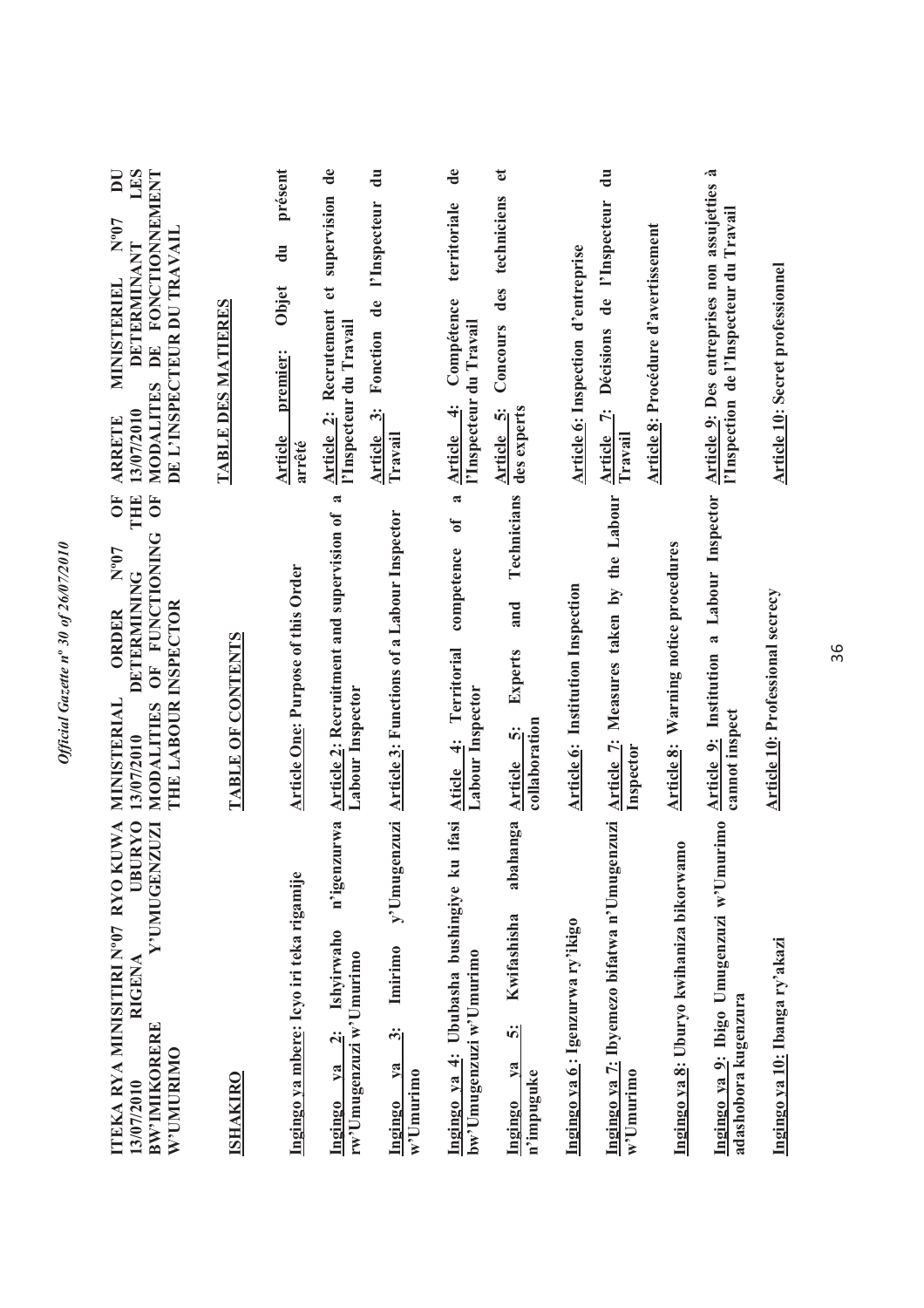## Official Gazette nº 30 of 26/07/2010 *Official Gazette n***º** *30 of 26/07/2010*

<u>Ingingo ya 11</u>: Guhagarika cyangwa <u>Article 11</u>: Suspension or transfer of a <u>Article 11</u>: Suspension ou transfert de<br>guhindurirwa imirimo by<sup>,</sup>'Umugenzuzi Labour-Inspector **Article 11: Suspension ou transfert de l'Inspecteur du Travail Article 11: Suspension or transfer of a Labour Inspector Ingingo ya 11: Guhagarika cyangwa guhindurirwa imirimo by'Umugenzuzi w'Umurimo**

Ingingo ya 12: Ivanwaho ry'ingingo <u>Article 12</u>: Repealing provision<br>zinyuranyije n'iri teka **Article 12: Repealing provision Ingingo ya 12: Ivanwaho ry'ingingo zinyuranyije n'iri teka**

**Ingingo ya 13: Igihe iri teka ritangira gukurikizwa Article 13: Commencement**

**Article 12: Disposition abrogatoire Article 12: Disposition abrogatoire** 

**Article 13: Entrée en vigueur** Article 13: Entrée en vigueur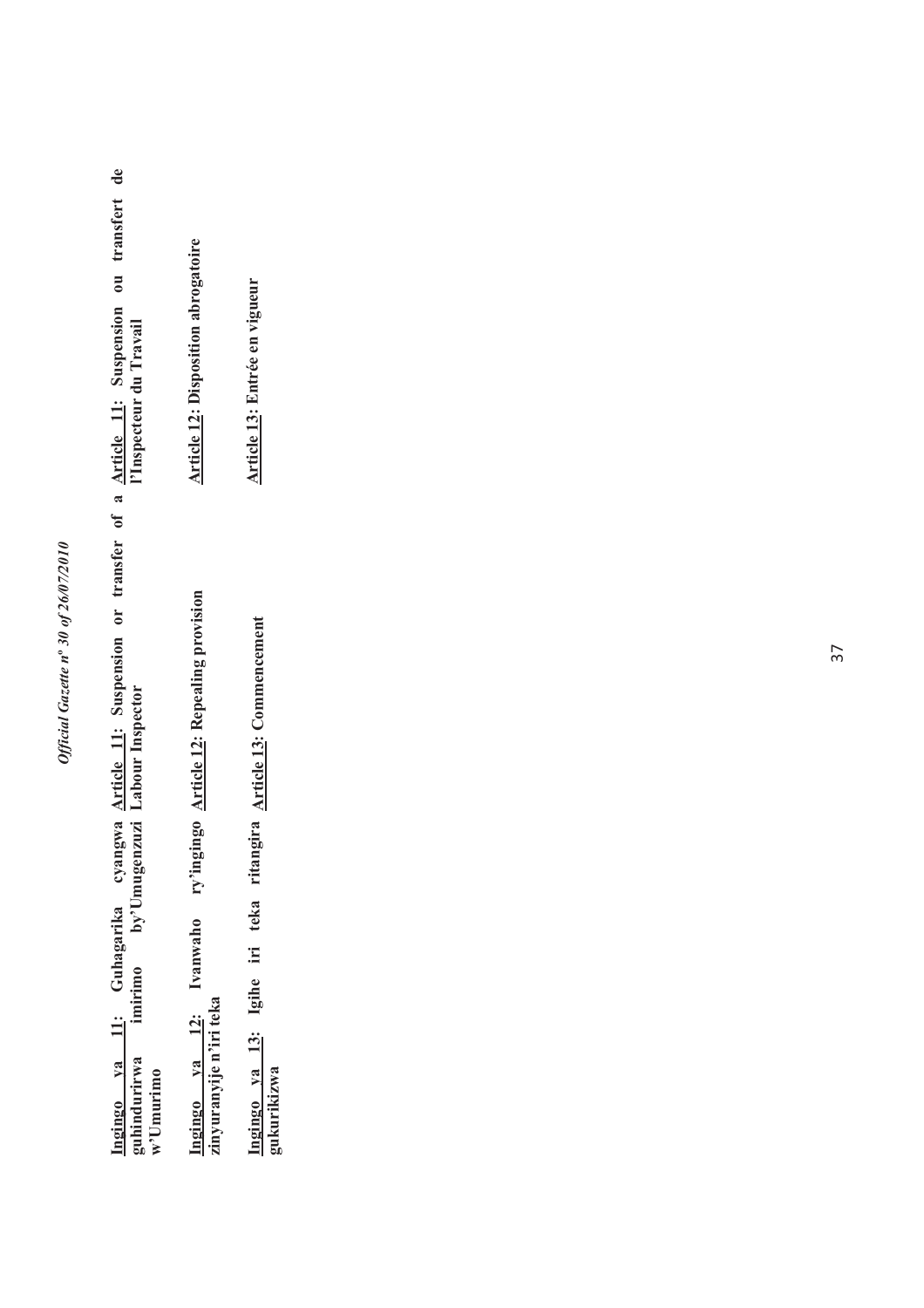| UWA<br><b>UBURYO</b><br>Y'UMUGENZUZI<br>ITEKA RYA MINISITIRI N°07 RYO KI<br><b>RIGENA</b><br><b>BW'IMIKORERE</b><br>W'UMURIMO<br>13/07/2010                          | 13/07/2010 DETERMINING MODALITIES<br>THE<br>ŌF<br>$N^{o}07$<br>OF <sub>1</sub><br>OF THE FUNCTIONING<br>ORDER<br><b>LABOUR INSPECTOR</b><br>MINISTERIAL | LES<br>DE FONCTIONNEMENT<br>$\overline{D}$<br>$N^{\rm o}07$<br>DE L'INSPECTEUR DU TRAVAIL<br>DETERMINANT<br><b>MINISTERIEL</b><br>MODALITES<br>13/07/2010<br><b>ARRETE</b> |
|----------------------------------------------------------------------------------------------------------------------------------------------------------------------|---------------------------------------------------------------------------------------------------------------------------------------------------------|----------------------------------------------------------------------------------------------------------------------------------------------------------------------------|
| Minisitiri w'Abakozi ba Leta n'Umurimo.                                                                                                                              | The Minister of Public Service and Labour,                                                                                                              | Le Ministre de la Fonction Publique et du<br>Travail,                                                                                                                      |
| y'u Rwada ryo kuwa 04 Kamena 2003, nk' uko<br>ryavuguruwe kugeza ubu cyane cyane mu ngingo<br>Ashingiye ku Itegeko Nshinga rya Repubulika<br>yaryo ya 121 n'iya 201; | Pursuant to the Constitution of the Republic of<br>Rwanda of 04 June 2003 as amended to date,<br>especially in Articles 121 and 201;                    | $\ddot{a}$<br>Rwanda du 04 juin 2003 telle que révisée à ce<br>jour, spécialement en ses articles 121 et 201;<br>Constitution de la République<br>Vu la                    |
| y'Umuryango<br>Mpuzamahanga wita ku Murimo n° 81 yo kuwa<br>ubugenzuzi<br>yerekeye<br>Masezerano<br>1980<br>$k$ u<br>Ukuboza<br>bw'umurimo;<br>Ashingiye             | Labour<br>2, 1980<br>International<br>of December<br>concerning Labour Inspectors;<br>the<br>$\rm 81$<br>Convention n°<br>$\overline{c}$<br>Pursuant    | Internationale du Travail n° 81 du 2 décembre<br>l'Organisation<br>1980 concernant I'inspection du Travail;<br>de<br>Vu la Convention                                      |
| kuwa<br>cyane<br>27/05/2009 rigenga umurimo mu Rwanda<br>Ashingiye ku Itegeko nº 13/2009 ryo<br>cyane mu ngingo yaryo ya 159;                                        | Pursuant to Law n° 19/2009 of 27/05/2009<br>regulating Labour in Rwanda in Article 159;                                                                 | Rwanda,<br>Vu la loi nº 13/2009 du 27/05/2009 portant<br>au<br>spécialement en son article 159<br>travail<br>$\frac{du}{dt}$<br>réglementation                             |
| 10/02/2010,<br>Inama y'Abaminisitiri yo kuwa<br>imaze kubisuzuma no kubyemeza;                                                                                       | After consideration and approval by Cabinet,<br>in its session of $10/02/2010$ ;                                                                        | Après examen et adoption par le Conseil des<br>Ministres, en sa séance du 10/02/2010;                                                                                      |
| ATEGETSE:                                                                                                                                                            | <b>HEREBY ORDERS:</b>                                                                                                                                   | <b>ARRETE:</b>                                                                                                                                                             |
| Ingingo ya mbere: Icyo iri teka rigamije                                                                                                                             | <b>Article One: Purpose of this Order</b>                                                                                                               | présent<br>$\mathbf{d}$ u<br>Objet<br>premier:<br>Article<br>arrêté                                                                                                        |
| bw'imikorere<br>uburyo<br>y'Umugenzuzi w'Umurimo.<br>rigena<br>teka<br>$\Xi$                                                                                         | Ъ<br>This Order determines the modalities<br>functioning of the Labour Inspector.                                                                       | Le présent arrêté détermine les modalités de<br>fonctionnement de l'Inspecteur du Travail                                                                                  |

38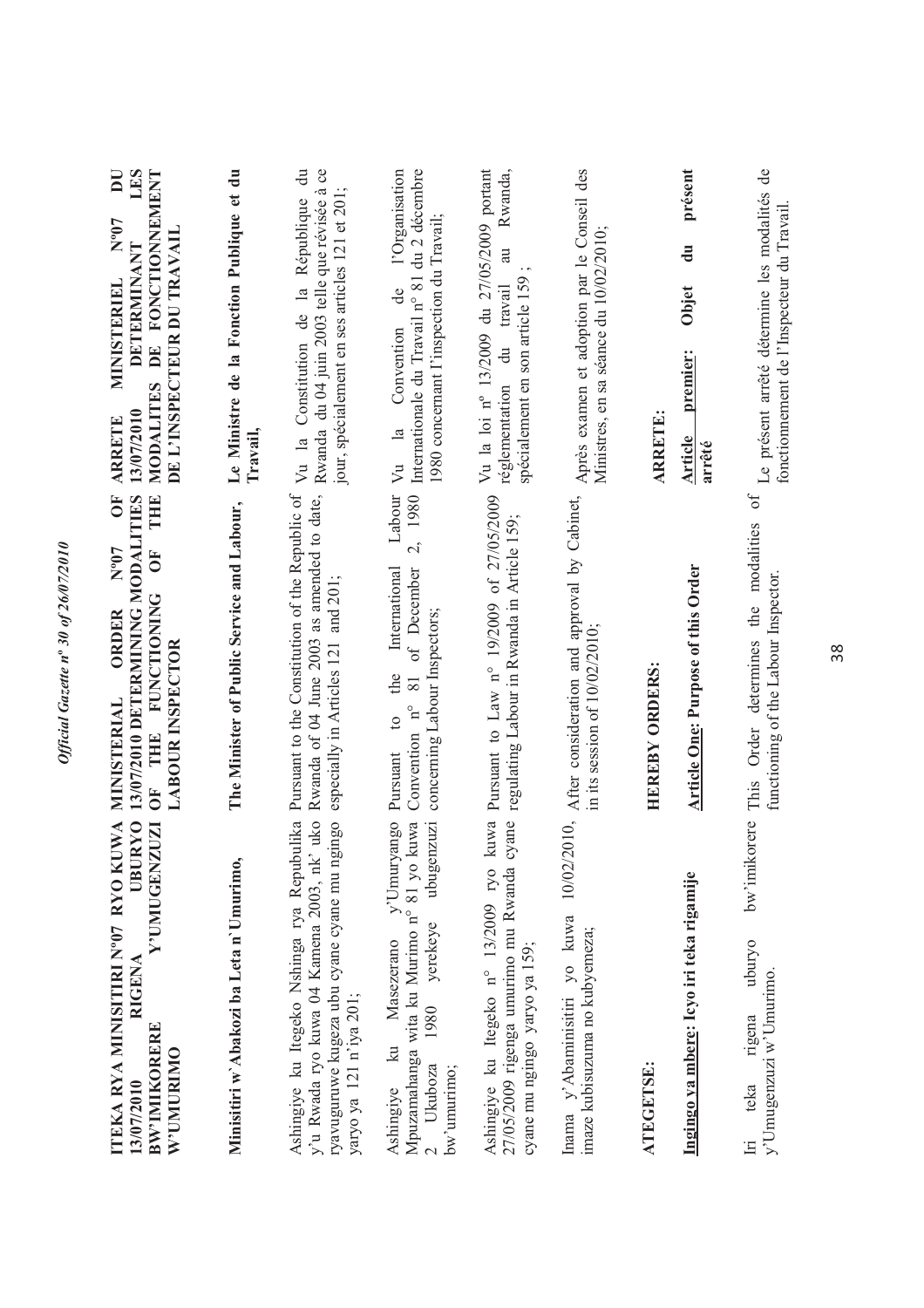| $\mathbf{d}\mathbf{e}$<br>et supervision<br><b>Article 2: Recrutement</b><br>l'Inspecteur du Travail | Un Inspecteur du Travail est recruté au niveau<br>des<br>de chaque District, un Inspecteur du Travail<br>suivant les procédures de recrutement<br>employés du District.             | L'Inspecteur du Travail reçoit les orientations<br>et l'appui techniques du Ministère ayant le<br>travail dans ses attributions. Le District assure<br>le suivi quotidien de ses activités.                                       | du Travail placé sous la supervision de la<br>Il est nommé au niveau national, un Inspecteur<br>Direction Générale ayant le travail dans ses<br>attributions  | $\ddot{a}$<br>l'Inspecteur<br>de<br>Fonction<br>Article 3:<br>Travail                           | L'Inspecteur du Travail veille à l'application<br>des lois et autres règlements en rapport avec le<br>travail                       |                                                                                                      | l'application des dispositions<br>légales relatives aux conditions de<br>des<br>profession, telles que les dispositions<br>travailleurs dans l'exercice de leur<br>salaires, l'hygiène, la santé et la<br>relatives à la durée du travail, aux<br>et à la protection<br>assurer<br>travail<br>$\overline{1}$                                   |
|------------------------------------------------------------------------------------------------------|-------------------------------------------------------------------------------------------------------------------------------------------------------------------------------------|-----------------------------------------------------------------------------------------------------------------------------------------------------------------------------------------------------------------------------------|---------------------------------------------------------------------------------------------------------------------------------------------------------------|-------------------------------------------------------------------------------------------------|-------------------------------------------------------------------------------------------------------------------------------------|------------------------------------------------------------------------------------------------------|------------------------------------------------------------------------------------------------------------------------------------------------------------------------------------------------------------------------------------------------------------------------------------------------------------------------------------------------|
| $\approx$<br><b>Article 2: Recruitment and supervision of</b><br>Labour Inspector                    | There shall be one Labour Inspector in each<br>District who shall be an employee of the<br>District recruited in accordance with the<br>District employee's recruitment procedures. | guidance and technical support by the Ministry<br>in charge of Labour but in his/her daily<br>the District<br>The Labour Inspector shall be given policy<br>$\tilde{\mathcal{A}}$<br>supervised<br>are<br>Authority<br>activities | There shall be a Labour Inspector at the<br>national level who shall be supervised by the<br>Directorate General in charge of labour at the<br>national level | <b>Article 3: Functions of a Labour Inspector</b>                                               | The functions of a Labour Inspector shall be to<br>secure the enforcement of the legal provisions<br>relating to labour.            | The Labour Inspector shall be responsible of L'inspecteur du travail est chargé de:<br>the following | safety at work place, the control of<br>provisions relating to conditions of<br>while engaged in their work, such as<br>to secure the enforcement of the legal<br>work and the protection of workers<br>provisions relating to working hours,<br>wages, hygiene, social security and<br>$\frac{1}{1}$                                          |
| n'igenzurwa<br>Ingingo ya 2: Ishyirwaho<br>rw'Umugenzuzi w'Umurimo                                   | e uko<br>Kuri buri Karere hashyirwaho Umugenzuzi<br>(1) uba ari umukozi<br>w'Akarere kandi agashyirwaho hakurikijw<br>abakozi b'Akarere bashyirwaho.<br>w'Umurimo umwe              | Umugenzuzi w'Umurimo ahabwa na Minisiteri<br>ifite umurimo mu nshingano zayo amabwiriza<br>y'icyerekezo cy'imirimo n'uburyo bwa tekinike<br>munsi<br>bwo kuyikora ariko imirimo ye ya buri<br>igenzurwa n'ubuyobozi bw'Akarere.   | Ku rwego rw'lgihugu hashyirwaho Umugenzuzi<br>n'Ubuyobozi<br>rwego<br>$\vec{z}$<br>w'Umurimo uhabwa amabwiriza<br>Umurimo<br>Bukuru bushinzwe<br>rw'Igihugu.  | y'Umugenzuzi<br>Imirimo<br>ကြံ<br>V2<br>$w$ <sup><math>\upsilon</math></sup> Umurimo<br>Ingingo | <b>ZO</b><br>n'andi<br>Umugenzuzi w'Umurimo afite inshingano<br>kugenzura iyubahirizwa ry'amategeko<br>mabwiriza ajyanye n'umurimo. | Umugenzuzi w'Umurimo ashinzwe ibi bikurikira:                                                        | yanye<br>ubwiteganyirize, imirimo ibujijwe ku<br>bikorwa<br>umurimo<br>isuku,<br>kazi,<br>ryose<br>n'arengera abakozi ku kazi, nk'ibij<br>iryo ariryo<br>n'amasaha y'akazi, imishahara,<br>$\overline{\mathbf{a}}$<br>mu<br>yerekeye<br>n'umutekano<br>ishyirwa<br>bana n'ihohoterwa<br>ry'amategeko<br>ubuzima<br>kubahiriza<br>$\frac{1}{1}$ |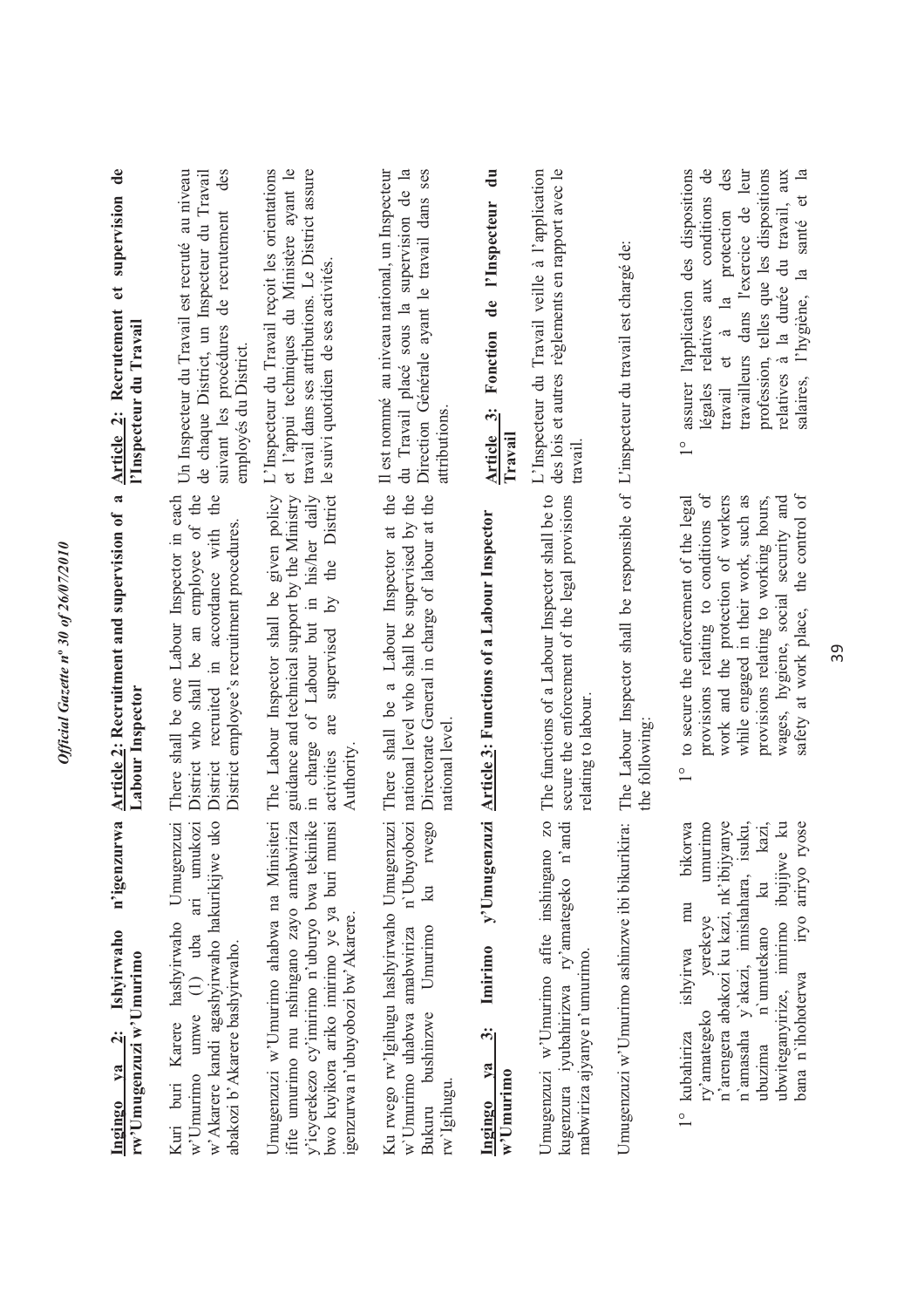| ۵                             |
|-------------------------------|
|                               |
| 0107                          |
|                               |
|                               |
| of $26/07$                    |
|                               |
|                               |
|                               |
|                               |
|                               |
|                               |
| ۰.                            |
|                               |
|                               |
|                               |
| $\tilde{\mathcal{S}}$         |
|                               |
|                               |
| $\boldsymbol{n}^{\mathrm{o}}$ |
| zette                         |
|                               |
|                               |
|                               |
|                               |
| š                             |
| Ć                             |
|                               |
|                               |
|                               |
|                               |
| Officia                       |
|                               |
|                               |
| ミ                             |
|                               |
|                               |
|                               |

rikorerwa mu kazi; rikorerwa mu kazi;

child labour and all violence violence child labour and all committed in the workplace; committed in the workplace;

- 2° guha inama abakozi n'abakoresha ku bijyanye n`uburyo bwiza bwo kubahiriza guha inama abakozi n'abakoresha ku bijyanye n'uburyo bwiza bwo kubahiriza amategeko;  $\frac{1}{2}$
- kunga umukozi n'umukoresha ku<br>bijyanye n'impaka zihariye ku kazi ku 3° kunga umukozi n'umukoresha ku bijyanye n'impaka zihariye ku kazi ku bwumvikane, keretse igihe izo mpaka bwumvikane, keretse igihe izo mpaka zavutse zirebana n'impaka rusange ku zavutse zirebana n'impaka rusange ku kazi cyangwa isezerwa rishingiye ku kazi cyangwa isezerwa rishingiye ku mpamvu z'ubukungu n'ikoranabuhanga; mpamvu z'ubukungu n'ikoranabuhanga; kunga  $3^{\circ}$
- kumenyekanisha ku nzego zibishinzwe 4° kumenyekanisha ku nzego zibishinzwe ibitameze neza cyangwa ibibazo cyangwa ibibazo binyuranije n'amategeko akoreshwa; binyuranije n'amategeko akoreshwa; ibitameze neza  $rac{1}{4}$
- 5° gutanga raporo ya buri mwaka ku mirimo y'igenzura ry'umurimo yakozwe ku Karere hagatangwa kopi kuri Minisiteri ifite umurimo mu nshingano zayo kugirango bikusanywe ku rwego gutanga raporo ya buri mwaka ku mirimo y'igenzura ry'umurimo yakozwe ku Karere hagatangwa kopi kuri Minisiteri ifite umurimo mu nshingano zayo rwego kugirango bikusanywe ku rw'Igihugu;  $5^{\circ}$
- 6° gukusanya imibare y'imirimo mu Karere gukusanya imibare y'imirimo mu Karere ashinzwe.  $6^\circ$

2° to give information and advice to employers and workers concerning the employers and workers concerning the to give information and advice to  $\overline{c}$ 

most effective means of complying

most effective means of complying

with the legal provisions;

with the legal provisions;

- 3° mediation between the employee and on individual labour employer on individual labour conflicts except conflicts resulting conflicts except conflicts resulting from collective labour conflicts, dismissal for economic reasons and mediation between the employee and from collective labour conflicts, dismissal for economic reasons and technological transfers. technological transfers. employer  $3^\circ$
- 4° to bring to the competent authority defects or abuses contrary to existing to bring to the competent authority defects or abuses contrary to existing legal provisions; legal provisions;  $\frac{1}{4}$
- to submit an annual report on the work 5° to submit an annual report on the work of labour inspection to the District of labour inspection to the District with a copy to the Ministry in charge<br>of labour for consolidation at the with a copy to the Ministry in charge of labour for consolidation at the national level. national level.  $5^{\circ}$
- to collect, analyse and make forecasts<br>for labour statistics in his/her area. 6° to collect, analyse and make forecasts for labour statistics in his/her area.  $6^\circ$

sécurité au travail, la sécurité sociale, le contrôle du travail des enfants et toutes les violences faites sur les lieux sécurité au travail, la sécurité sociale, le contrôle du travail des enfants et toutes les violences faites sur les lieux du travail;

- 2° fournir des informations et des conseils aux travailleurs et employeurs sur les moyens les plus efficaces conseils aux travailleurs et employeurs sur les moyens les plus efficaces et des d'observer les dispositions légales; d'observer les dispositions légales; fournir des informations  $\frac{1}{2}$
- 3° servir de médiateur dans les conflits individuels de travail opposant le travailleur à son employeur sauf si ce conflit résulte d'un conflit collectif de travail ou résulte d'un licenciement pour motif économique ou mutations servir de médiateur dans les conflits individuels de travail opposant le travailleur à son employeur sauf si ce conflit résulte d'un conflit collectif de travail ou résulte d'un licenciement pour motif économique ou mutations technologiques; technologiques;  $3^{\circ}$
- 4° porter à l'attention de l'autorité compétente les déficiences ou les abus contraires aux dispositions légales porter à l'attention de l'autorité compétente les déficiences ou les abus contraires aux dispositions légales existantes;  $\frac{6}{4}$
- 5° soumettre au District le rapport annuel des travaux d'inspection du travail avec la copie au Ministère ayant le travail dans ses attributions pour 5° soumettre au District le rapport annuel avec la copie au Ministère ayant le travail dans ses attributions pour des travaux d'inspection du travail consolidation au niveau national; consolidation au niveau national;
- 6° collecter, analyser les données statistiques du travail et de l'emploi données statistiques du travail et de l'emploi les 6° collecter, analyser dans son ressort. dans son ressort.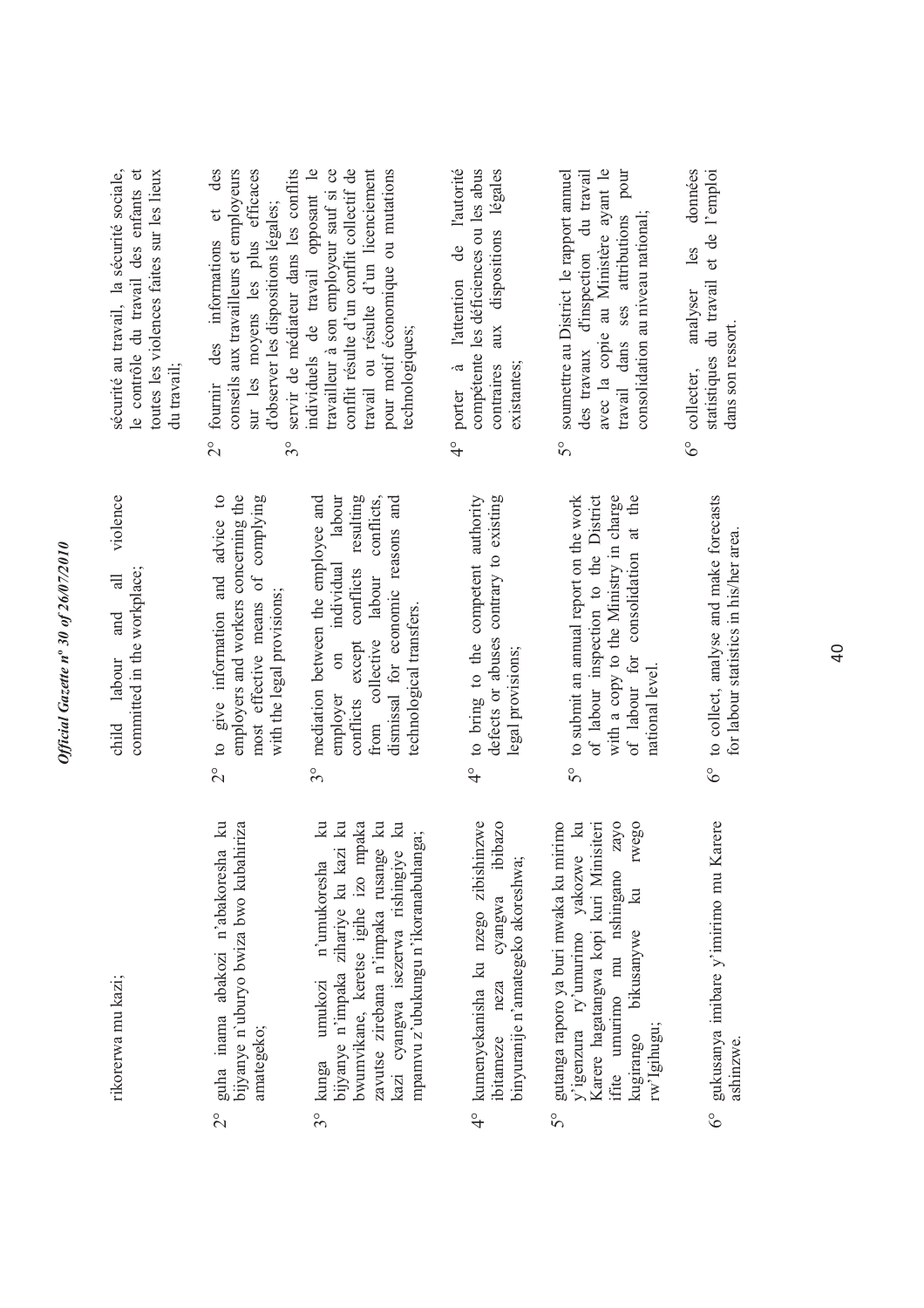| de<br>territoriale<br>Compétence<br>l'Inspecteur du Travail<br>$\div$<br>Article | du Travail au niveau national<br>fonctions sur tout le territoire<br>exerce ses<br>national                                              | L'Inspecteur du Travail au niveau du District<br>exerce ses fonctions au District de son ressort.                                            | District à la demande du Ministre ayant le<br>l'existence des moyens permettant de remplir<br>L'Inspecteur du Travail au niveau du District<br>$\tilde{\sigma}$<br>ses fonctions dans plus d'un<br>travail dans ses attributions qui veille<br>peut exercer<br>ce mandat. | $\ddot{\phantom{a}}$<br>des techniciens<br>Concours<br>des experts<br>Article <sub>5</sub> : | l'entreprise, les modalités de leur exécution, le<br>matériel de base utilisé ainsi que les mesures<br>par<br>appliquées pour la protection de la santé et la<br>request the L'Inspecteur du Travail peut faire recours aux<br>pour mieux<br>menées<br>aux experts<br>les activités<br>sécurité des travailleurs.<br>$\overline{\mathrm{d}}$<br>comprendre<br>techniciens | Les techniciens et les experts prêtent ledit<br>concours sous la direction de l'Inspecteur du<br>Travail. Les frais y relatif sont à la charge de<br>l'Etat.               |
|----------------------------------------------------------------------------------|------------------------------------------------------------------------------------------------------------------------------------------|----------------------------------------------------------------------------------------------------------------------------------------------|---------------------------------------------------------------------------------------------------------------------------------------------------------------------------------------------------------------------------------------------------------------------------|----------------------------------------------------------------------------------------------|---------------------------------------------------------------------------------------------------------------------------------------------------------------------------------------------------------------------------------------------------------------------------------------------------------------------------------------------------------------------------|----------------------------------------------------------------------------------------------------------------------------------------------------------------------------|
| Aticle 4: Territorial competence of a Labour<br>Inspector                        | The Labour Inspector at the national level shall L'Inspecteur<br>have competence to carry out his/her functions<br>in the whole Country. | have competence to carry out his/her functions<br>The Labour Inspector at District level shall<br>in the District to which he/she is posted. | however carry out his/her activities in more<br>The Labour Inspector at District level may<br>than one District for a short period on request<br>by the Minister in charge of Labour who<br>determines the means for this special task.                                   | Technicians<br>and<br>Experts<br>collaboration<br>Article 5:                                 | collaboration of technicians and experts in all<br>works done in the enterprise so as to know<br>how they are done, their basic tools and what is<br>done to protect workers' health and to protect<br>Inspector may<br>them from accidents.<br>The Labour                                                                                                                | This technical assistance is exercised under the<br>supervision of the Labour Inspector. Expenses<br>resulting from this assistance shall be covered<br>by the Government. |
| ifasi<br>Ingingo ya 4: Ububasha bushingiye ku<br>bw'Umugenzuzi w'Umurimo         | afite ububasha bwo gukorera imirimo ye mu<br>Umugenzuzi w'Umurimo ku rwego rw'Igihugu<br>Gihugu cyose.                                   | afite ububasha bwo gukorera imirimo ye mu<br>karere<br>Umugenzuzi w'Umurimo ku rwego rw'A<br>Karere ashinzwe.                                | Umugenzuzi w'Umurimo ku rwego rw'Akarere<br>ashobora gukorera mu Turere turenze kamwe mu<br>gihe gito bisabwe na Minisitiri ufite umurimo mu<br>nshingano ze umugenera uburyo bwo kubikora.                                                                               | abahanga<br>Kwifashisha<br>5.<br>$2$<br>n'impuguke<br>Ingingo                                | ibikoreshofatizo byayo, n'uburyo bukoreshwa ngo<br>Umugenzuzi w'Umurimo ashobora kwifashisha<br>mu kigo kugira ngo amenye uburyo ikorwa,<br>impuguke n'abahanga mu mirimo yose ikorerwa<br>ubuzima bw'abakozi burindwe kandi abakozi<br>barindwe impanuka.                                                                                                                | iyo nkunga<br>w'Umurimo.<br>Amafaranga ayitangwaho yishingirwa na Leta.<br>batanga<br>n'Umugenzuzi<br>n'abahanga<br>Impuguke<br>bayobowe                                   |

Official Gazette nº 30 of 26/07/2010

L'expert requis bénéficie des mêmes facilités L'expert requis bénéficie des mêmes facilités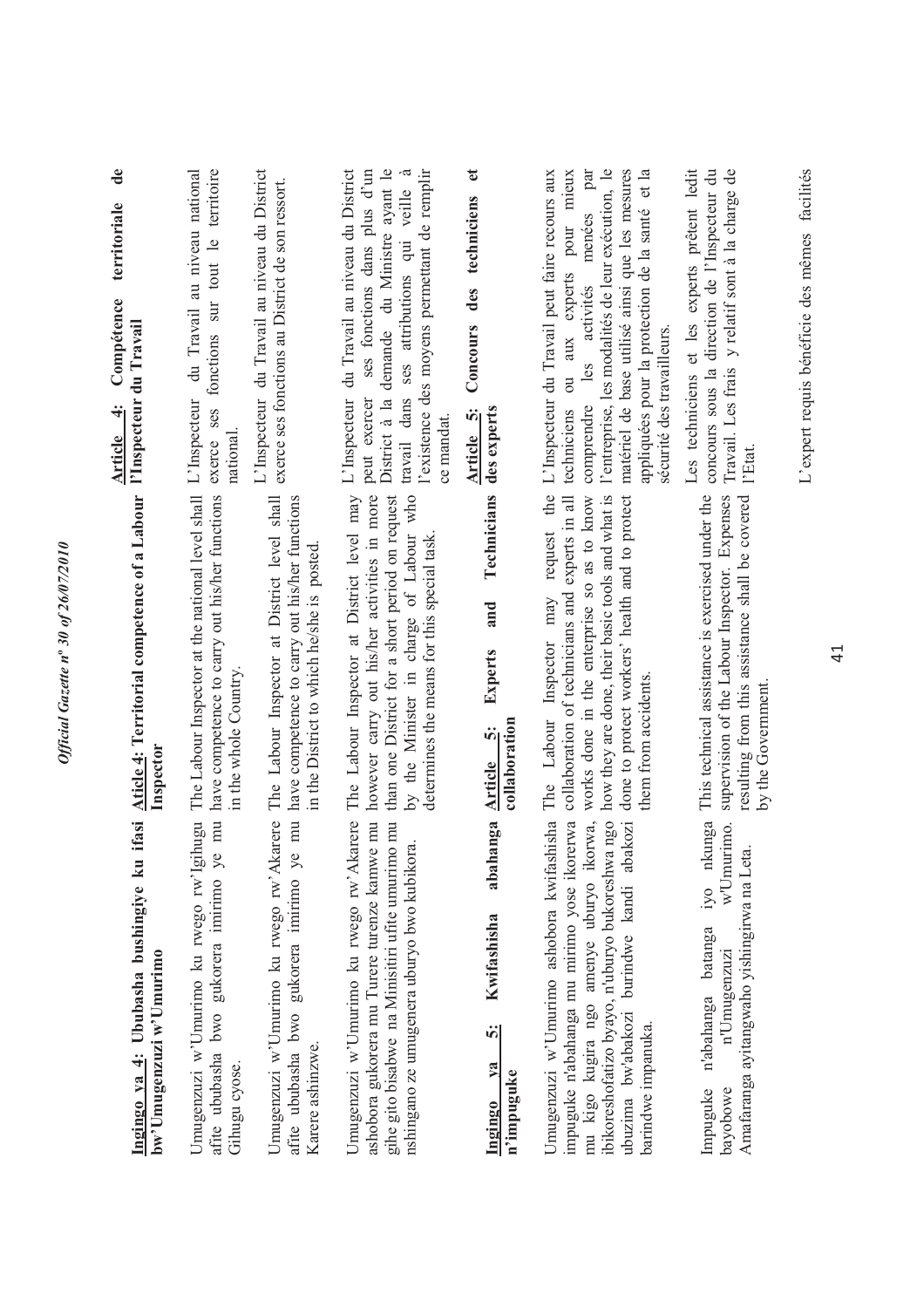|                                                                                                                                                                                                                                                                                                                                                                                                                                                                                                                                                                                                                                                                                                                                                                                                                                                                                                                                                                                                             | obligé<br>de sa<br>d'avertir l'employeur ou son délégué<br>L'Inspecteur du Travail n'est pas<br>visite<br>inform the employer or the representative of<br>The Labour Inspector shall not be obliged to<br>his/her intended visit.<br>Mbere y'uko agenzura, Umugenzizi w'Umurimo<br>ntategetswe kubimeyesha umukoresha cyangwa                                                                                                         |
|-------------------------------------------------------------------------------------------------------------------------------------------------------------------------------------------------------------------------------------------------------------------------------------------------------------------------------------------------------------------------------------------------------------------------------------------------------------------------------------------------------------------------------------------------------------------------------------------------------------------------------------------------------------------------------------------------------------------------------------------------------------------------------------------------------------------------------------------------------------------------------------------------------------------------------------------------------------------------------------------------------------|---------------------------------------------------------------------------------------------------------------------------------------------------------------------------------------------------------------------------------------------------------------------------------------------------------------------------------------------------------------------------------------------------------------------------------------|
| demander à l'autorité compétente de<br>au<br>décisions qui s'imposent entre autres:<br>l'avertissement<br>de<br>travailleurs de son choix<br>Décisions<br>donner<br>Ÿ<br><b>Article</b><br>Travail<br>$\frac{1}{2}$<br>measures be taken to make the appliance of<br>When circumstances require that immediate<br>He/she may request to be accompanied, during<br>his/her visit by one staff delegate of his/her<br>premises and tools conform to regulations and<br>laws provisions in force, the Labour Inspector<br>giving a warning to the Head of the<br>Mayor of where the Inspection has<br>Institution with a copy to the District<br>Article 7: Measures taken by the Labour<br>been done and to the National Labour<br>may take necessary measures that may include:<br>choice within the institution<br>Inspector;<br>Inspector<br>$\frac{1}{1}$<br>ariho,<br>$w$ 'Umurimo<br>itunganywa<br>puryo<br>bukorerwa<br>rwego<br>afata<br>w Ikigo<br>$\overline{\text{m}}$<br>n'amategeko<br>Umuyobozi | gusaba ko umwe mu bahagarariye<br>Ingingo ya 7: Ibyemezo bifatwa n'Umugenzuzi<br>Iyo hari impamvu zituma hafatwa ibyemezo ku<br>bikamenyeshwa Umuyobozi w'Akarere<br>ry'ahakorerwa n'iry'ibyuma bikoreshwa ku<br>Umugenzuzi w'Umurimo ashobora guhita<br>abakozi, kandi yihitiyemo, amuherekeza.<br>n'Umugenzuzi w'Umurimo<br>bwihutirwa hagamijwe<br>Umugenzuzi<br>ibyemezo bya ngombwa harimo:<br>ubugenzuzi<br>buhuje n'amabwiriza |
| d'entreprise et en informer le Maire du<br>l'Inspecteur<br>District du lieu d'inspection<br>l'Inspecteur du Travail peut prendre<br>l'Inspecteur National du Travail.                                                                                                                                                                                                                                                                                                                                                                                                                                                                                                                                                                                                                                                                                                                                                                                                                                       |                                                                                                                                                                                                                                                                                                                                                                                                                                       |
| Chef                                                                                                                                                                                                                                                                                                                                                                                                                                                                                                                                                                                                                                                                                                                                                                                                                                                                                                                                                                                                        |                                                                                                                                                                                                                                                                                                                                                                                                                                       |
| du lieu de travail et du matériel utilisé<br>des<br>conformément aux législations en vigueur,                                                                                                                                                                                                                                                                                                                                                                                                                                                                                                                                                                                                                                                                                                                                                                                                                                                                                                               |                                                                                                                                                                                                                                                                                                                                                                                                                                       |
|                                                                                                                                                                                                                                                                                                                                                                                                                                                                                                                                                                                                                                                                                                                                                                                                                                                                                                                                                                                                             | Lorsqu'il existe des motifs nécessitant la prise<br>Lors de l'inspection, l'Inspecteur du Travail<br>peut se faire accompagner du représentant des<br>$\overline{d}$ u<br>de décisions urgentes en vue d'assainissement                                                                                                                                                                                                               |
|                                                                                                                                                                                                                                                                                                                                                                                                                                                                                                                                                                                                                                                                                                                                                                                                                                                                                                                                                                                                             |                                                                                                                                                                                                                                                                                                                                                                                                                                       |
|                                                                                                                                                                                                                                                                                                                                                                                                                                                                                                                                                                                                                                                                                                                                                                                                                                                                                                                                                                                                             |                                                                                                                                                                                                                                                                                                                                                                                                                                       |
|                                                                                                                                                                                                                                                                                                                                                                                                                                                                                                                                                                                                                                                                                                                                                                                                                                                                                                                                                                                                             |                                                                                                                                                                                                                                                                                                                                                                                                                                       |
|                                                                                                                                                                                                                                                                                                                                                                                                                                                                                                                                                                                                                                                                                                                                                                                                                                                                                                                                                                                                             |                                                                                                                                                                                                                                                                                                                                                                                                                                       |
| Article 6: Institution Inspection                                                                                                                                                                                                                                                                                                                                                                                                                                                                                                                                                                                                                                                                                                                                                                                                                                                                                                                                                                           | Ingingo ya 6: Igenzurwa ry'ikigo                                                                                                                                                                                                                                                                                                                                                                                                      |
| Article 6: Inspection d'entreprise                                                                                                                                                                                                                                                                                                                                                                                                                                                                                                                                                                                                                                                                                                                                                                                                                                                                                                                                                                          |                                                                                                                                                                                                                                                                                                                                                                                                                                       |
| Les experts et les techniciens<br>que l'Inspecteur du Travail<br>and experts shall observe the<br>professional secrecy like the Labour Inspector.<br>Technicians<br>Izo mpuguke n'abahanga bagomba kugira ibanga<br>w'Umurimo<br>Umugenzuzi                                                                                                                                                                                                                                                                                                                                                                                                                                                                                                                                                                                                                                                                                                                                                                 | sont tenus de<br>garder le secret professionnel au même titre                                                                                                                                                                                                                                                                                                                                                                         |
| accordées<br>celles<br>l'Inspecteur du Travail<br>que<br>fonctions<br>de<br>Experts in their work shall be facilitated as it is<br>done for Labour Inspectors<br>Impuguke yabisabwe yoroherezwa mu mirimo<br>yayo nk'uko bikorerwa Umugenzuzi w'Umurimo.                                                                                                                                                                                                                                                                                                                                                                                                                                                                                                                                                                                                                                                                                                                                                    |                                                                                                                                                                                                                                                                                                                                                                                                                                       |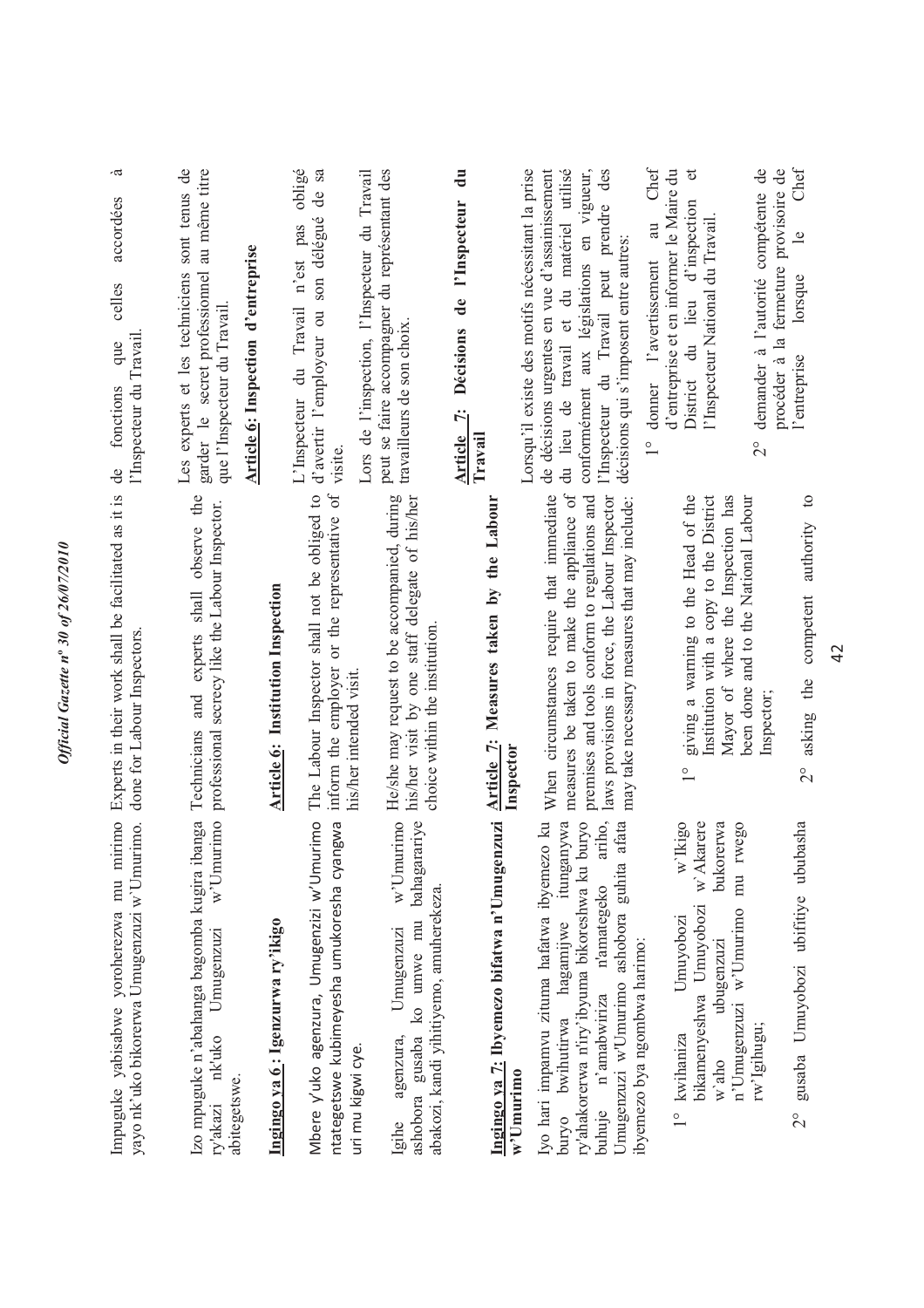| igihe<br>umuyobozi wacyo atubahirije ibyasabwe<br>ikigo<br>by agateganyo<br>mu nyandiko yihaniza.<br>gufunga                                                                                                                                                                                                                                                                                                                                                                                                        | temporarily close the Institution in<br>case its head fails to respect a written<br>warning.                                                                                                                                                                                                                                                               | d'entreprise ne respecte pas ce qui est<br>écrit dans l'acte d'avertissement.                                                                                                                                                                                                                                                                                                           |
|---------------------------------------------------------------------------------------------------------------------------------------------------------------------------------------------------------------------------------------------------------------------------------------------------------------------------------------------------------------------------------------------------------------------------------------------------------------------------------------------------------------------|------------------------------------------------------------------------------------------------------------------------------------------------------------------------------------------------------------------------------------------------------------------------------------------------------------------------------------------------------------|-----------------------------------------------------------------------------------------------------------------------------------------------------------------------------------------------------------------------------------------------------------------------------------------------------------------------------------------------------------------------------------------|
| Ingingo ya 8: Uburyo kwihaniza bikorwamo                                                                                                                                                                                                                                                                                                                                                                                                                                                                            | Article 8: Warning notice procedures                                                                                                                                                                                                                                                                                                                       | Article 8: Procédure d'avertissement                                                                                                                                                                                                                                                                                                                                                    |
| Ukwihaniza bishobora gukorwa mu nyandiko, mu<br>gitabo cyabigenewe cy'Umukoresha                                                                                                                                                                                                                                                                                                                                                                                                                                    | either on the employer's register, or by a<br>acknowledgement<br>A warning notice shall be made in writing,<br>letter with<br>registered<br>receipt.                                                                                                                                                                                                       | L'avertissement peut être fait par écrit, -dans le<br>registre de l'employeur ou par une lettre avec<br>accusé de réception.                                                                                                                                                                                                                                                            |
| igihe<br>Kwihaniza bishobora gukorwa kandi mu ibaruwa,<br>Umugenzuzi w'Umurimo agahabwa icyemezo ko<br>n'umukono kandi kuvuga neza amakosa cyangwa<br>Ikigo<br>umukoresha agomba kuba yakosoye ibimeze<br>gihe<br>yakiriwe. Uko kwihaniza gushyirwaho itariki<br>hakurikijwe uko ibintu biteye, kandi ntigishobora<br>gihe gitangwa mu bushishozi<br>kujya hasi y'iminsi irindwi (7), keretse mu<br>byagaragayemo, kandi hagashyirwaho<br>kugwirira<br>gishobora<br>hari ibyihutirwa cyane.<br>nabi. Icyo<br>icyago | dangers noticed in the<br>it clearly lists<br>enterprise and fix the delay within which the<br>given in accordance with the<br>employer shall have set them right. This delay<br>$\odot$<br>situation and cannot be less than seven<br>days, except in case of instant emergency.<br>signed,<br>and<br>öľ<br>is reasonably<br>infringements<br>It is dated | appréciation suivant l'état des lieux et ne doit<br>mentionner les fautes ou le danger pouvant<br>pendant lequel l'employeur doit avoir corrigé<br>les imperfections. Ce délai est accordé de libre<br>pas aller en dessous de sept (7) jours sauf au<br>survenir à l'entreprise et y indiquer le délai<br>Ledit avertissement doit être daté et signé et<br>cas où l'urgence s'impose. |
| urimo<br>Ingingo ya 9: Ibigo Umugenzuzi w'Umu<br>adashobora kugenzura                                                                                                                                                                                                                                                                                                                                                                                                                                               | Article 9: Institution a Labour Inspector<br>cannot inspect                                                                                                                                                                                                                                                                                                | .ಷ<br>assujetties<br>l'Inspection de l'Inspecteur du Travail<br>Entreprises non<br>Article 9:                                                                                                                                                                                                                                                                                           |
| ibigo bishinzwe umutekano mu Gihugu n'Ibigo<br>Umugenzuzi w'Umurimo ntashobora kugenzura<br>puryo<br>haba ku<br>afitemo inyungu ze bwite,<br>buziguye cyangwa butaziguye.                                                                                                                                                                                                                                                                                                                                           | institutions and enterprise in which he/she has<br>The Labour Inspector shall not inspect security<br>individual, direct or indirect material interest.                                                                                                                                                                                                    | L'Inspecteur du Travail ne peut pas inspecter<br>des entreprises de sécurité et celles dans<br>lesquelles il a des intérêts personnels, soit<br>directs ou indirects.                                                                                                                                                                                                                   |
| Ingingo ya 10: Ibanga ry'akazi                                                                                                                                                                                                                                                                                                                                                                                                                                                                                      | Article 10: Professional secrecy                                                                                                                                                                                                                                                                                                                           | <b>Article 10: Secret professionnel</b>                                                                                                                                                                                                                                                                                                                                                 |
| amakuru<br>keretse iyo bisabwe cyangwa byemewe<br>ntagomba kumena ibanga rijyanye n'inshingano<br>Umugenzuzi w'Umurimo wahawe<br>ze,                                                                                                                                                                                                                                                                                                                                                                                | The Labour Inspector, with whom information<br>information received within the framework of<br>is entrusted, shall not reveal any confidential                                                                                                                                                                                                             | secret<br>où les<br>L'Inspecteur du Travail ayant eu connaissance<br>au<br>cas<br>est tenu<br>dans les<br>professionnel sauf<br>des informations                                                                                                                                                                                                                                        |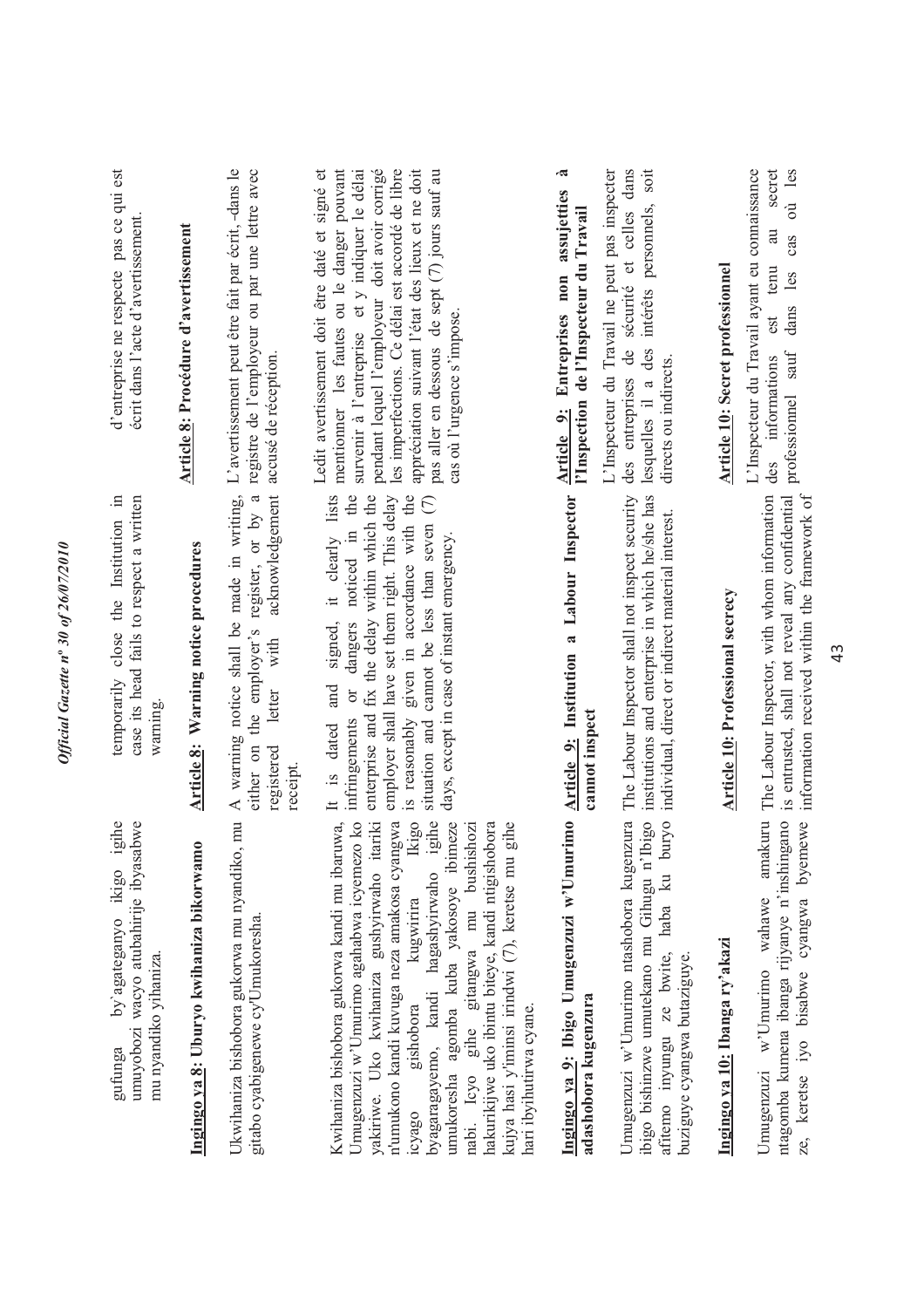| dispositions de la présente loi, d'autres lois ou<br>$\overline{\mathrm{c}}$<br>requièrent                                                                                                        | Les Inspecteurs du Travail doivent garder<br>secret sur la source d'information leur<br>indiquant les mauvaises conditions de travail<br>ou le non respect des dispositions légales et se<br>son<br>représentant que la visite faite est consécutive<br>garder d'informer l'employeur ou<br>à une complainte                                        | $\mathbf{d}\mathbf{e}$<br>transfert<br>$\overline{\mathsf{U}}$<br>Suspension<br>l'Inspecteur du Travail<br><b>Article 11:</b> | Sans préjudice des dispositions d'autres lois<br>qui en disposent autrement, la suspension ou le<br>transfert de l'Inspecteur du Travail sont<br>effectués par l'autorité compétente du District,<br>consultation avec le Ministre ayant le<br>travail dans ses attributions.<br>après | <b>Article 12: Disposition abrogatoire</b>                              | Toutes les dispositions antérieures contraires<br>au présent arrêté sont abrogées.<br>Article 13: Entrée en vigueur |                                                              | $\overline{\text{sa}}$<br>$\mathbf{a}$<br>Le présent arrêté entre en vigueur le jour de<br>de<br>Officiel<br>au Journal<br>République du Rwanda.<br>publication |
|---------------------------------------------------------------------------------------------------------------------------------------------------------------------------------------------------|-----------------------------------------------------------------------------------------------------------------------------------------------------------------------------------------------------------------------------------------------------------------------------------------------------------------------------------------------------|-------------------------------------------------------------------------------------------------------------------------------|----------------------------------------------------------------------------------------------------------------------------------------------------------------------------------------------------------------------------------------------------------------------------------------|-------------------------------------------------------------------------|---------------------------------------------------------------------------------------------------------------------|--------------------------------------------------------------|-----------------------------------------------------------------------------------------------------------------------------------------------------------------|
| this information is either permitted or required une décision judiciaire le<br>under the terms of this Order, another Law or a l'autorisent.<br>his/her attributions, except if the revelation of | confidentiality the source of any complaint<br>with<br>indicating a defect in the facilities or an<br>infraction on legal provisions and shall abstain<br>from revealing to the employer or the<br>representative that a visit has been carried out<br>treat<br>shall<br>as a result of the complaint<br>Inspectors<br>decision of court.<br>Labour | $\vec{a}$<br>$\mathfrak{h}$<br>Article 11: Suspension or transfer<br>Labour Inspector                                         | Without prejudice to other legal provisions,<br>suspension or transfer of a Labour Inspector at<br>District level is done by the District competent<br>authority after consultations with the Minister<br>in charge of Labour.                                                         | gingo Article 12: Repealing provision                                   | All prior provisions contrary to this Order are<br>hereby repealed                                                  | <b>Article 13: Commencement</b>                              | This Order shall come into force on the date of<br>its publication in the Official Gazette of the                                                               |
| n'ibivugwa muri iri teka, irindi tegeko cyangwa<br>icyemezo cy'Urukiko.                                                                                                                           | abereka ibitagenda<br>ariko bakirinda kumenyesha Umukoresha<br>cyangwa umuhagarariye ko isurwa ry'ikigo<br>Abagenzuzi b'Umurimo bagomba kugira ibanga<br>cyangwa ukutubahiriza ingingo z'amategeko,<br>ryaturutse ku kirego cyatanzwe.<br>ry'aho bakuye amakuru                                                                                     | cyangwa<br>by'Umugenzuzi<br>11: Guhagarika<br>imirimo<br>guhindurirwa<br>ya<br>$w'$ Umurimo<br>Ingingo                        | ukundi,<br>cyangwa ihindurirwa ry'imirimo<br>rwego<br>rw'Akarere bikorwa n'ubuyobozi bw'Akarere<br>inama<br>Minisitiri ufite umurimo mu nshingano ze.<br>bubifitiye ububasha, bumaze kugisha<br>amategeko abiteganya<br>mu<br>ry'Umugenzuzi w'Umurimo<br>Haseguriwe<br>ihagarikwa      | ry'in<br>Ivanwaho<br>zinyuranyije n'iri teka<br>$12$ :<br>V2<br>Ingingo | kandi<br>Ingingo zose z'amateka abanziriza iri<br>zinyuranye na ryo zivanyweho.                                     | ritangira<br>13: Igihe iri teka<br>Ingingo ya<br>gukurikizwa | ritangarijweho mu Igazeti ya Leta ya Repubulika<br>munsi<br>$\mathbb{R}$<br>Iri teka ritangira gukurikizwa                                                      |

44